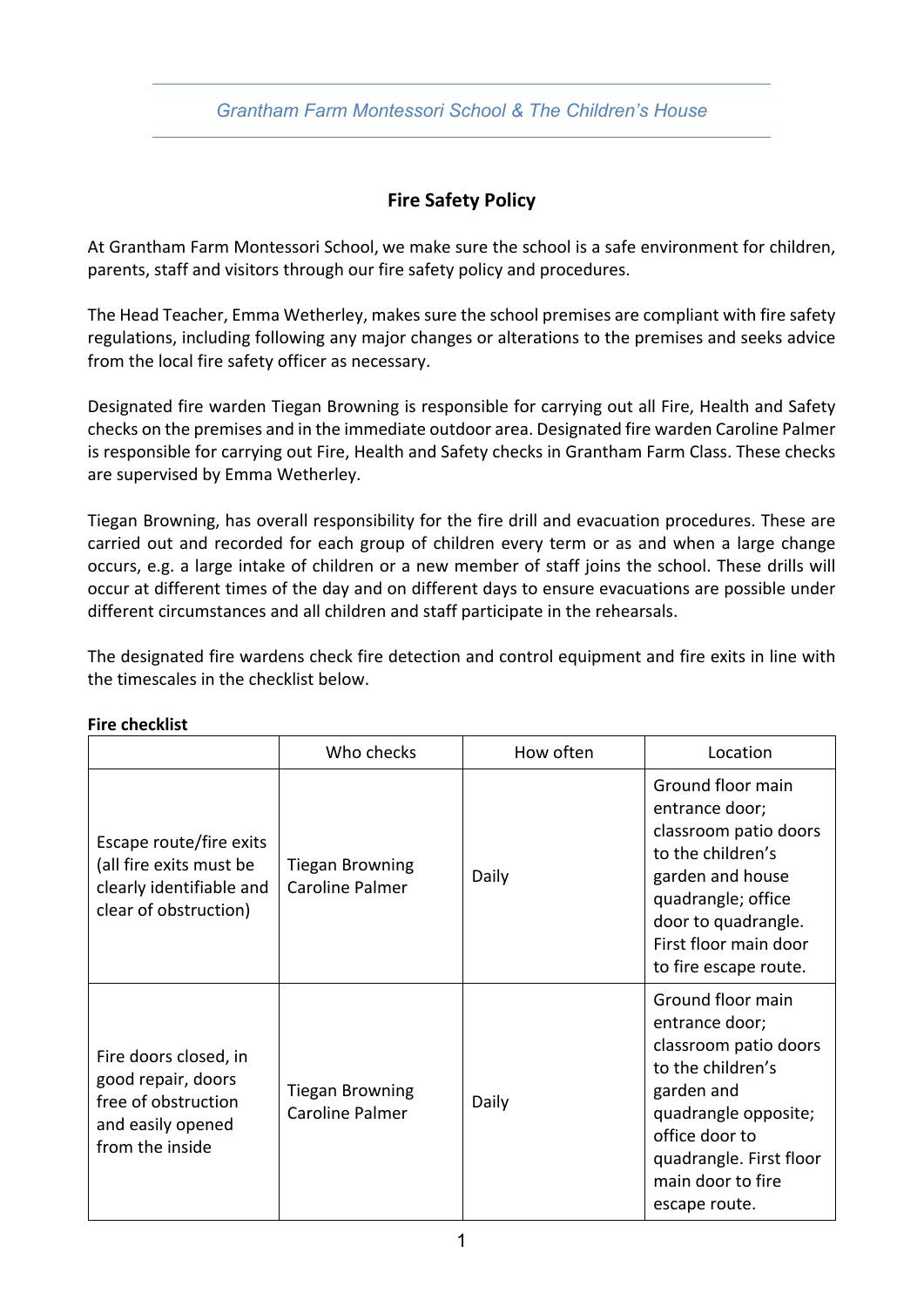| Fire extinguishers and<br>blankets (clearly<br>identifiable and clear<br>of obstruction) | <b>Tiegan Browning</b>                           | Weekly   | Extinguishers are:<br>1) 2 next to the<br>piano<br>2) Next to the<br>main<br>entrance/exit<br>door<br>3) First floor next<br>to exit door<br>Fire blanket: on the<br>wall next to the<br>dishwasher |
|------------------------------------------------------------------------------------------|--------------------------------------------------|----------|-----------------------------------------------------------------------------------------------------------------------------------------------------------------------------------------------------|
| Torches tested weekly<br>and batteries replaced<br>as required                           | <b>Tiegan Browning</b>                           | Weekly   | Hanging next to each<br>exit door                                                                                                                                                                   |
| Evacuation pack/Grab<br><b>Bag</b>                                                       | <b>Tiegan Browning</b>                           | Daily    | Next to door at<br>bottom of stairs                                                                                                                                                                 |
| Fire/Smoke/heat<br>alarms                                                                | <b>Tiegan Browning</b><br><b>Caroline Palmer</b> | Weekly   | In the kitchen;<br>classrooms and office.                                                                                                                                                           |
| Portable Appliances<br>Test carried out                                                  | Emma Wetherley                                   | Annually | Certificate in Fire,<br><b>Health and Safety</b><br>folder                                                                                                                                          |
| <b>Fire Risk Assessment</b>                                                              | Emma Wetherley                                   | Annually | In Fire, Health and<br>Safety folder                                                                                                                                                                |
| <b>Fire Drill</b>                                                                        | <b>Tiegan Browning</b>                           | Termly   | Recorded in Fire,<br>Health and Safety<br>folder                                                                                                                                                    |

### **Registration**

An accurate record of all staff and children present in the building must be kept at all times, and children/staff must be marked in and out on arrival and departure. An accurate record of visitors must be kept in the visitor's book. These records must be taken out along with the register and emergency contacts list in the event of a fire.

### **Fire drill procedure**

On discovering a fire:

- Calmly raise the alarm by ringing the bell and shout FIRE!
- Fire warden will instruct one person to call **999** to inform emergency services,
- Fire warden will instruct one person to get the **grab bag**
- Fire warden will instruct one person to **sweep the building**
- **Caroline Palmer to initiate safe evacuation of T.O.**
- **Immediately evacuate the building**
- Using the nearest accessible exit lead the children out, assemble on the gravel square, beside the stable yard
- Close all doors behind you, wherever possible
- Children, adults and volunteers on the first-floor mezzanine should exit via the fire escape at the rear of the classroom